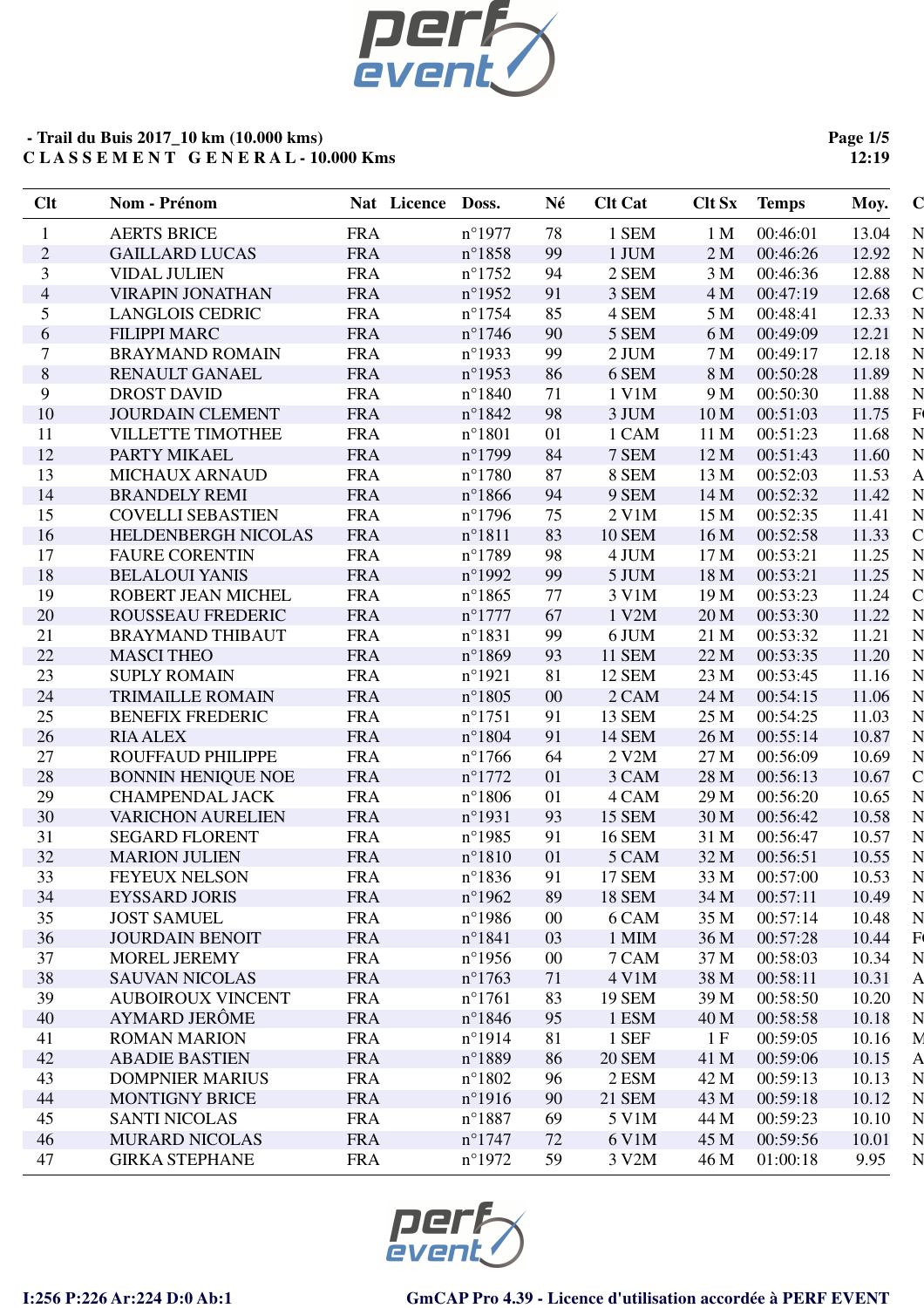

**Page 2/5 12:19**

| 48<br><b>DESMET CLOE</b><br><b>FRA</b><br>2 SEF<br>2F<br>01:00:32<br>9.91<br>N<br>$n^{\circ}1849$<br>87<br><b>DNS</b><br><b>FRA</b><br>DNS V2M<br>DNS M<br>9.85<br><b>LOCATELLI ERIC</b><br>$n^{\circ}1911$<br>63<br>01:00:56<br>3 SEF<br>50<br><b>ROUDET TSILIA</b><br><b>FRA</b><br>$n^{\circ}$ 1905<br>87<br>3F<br>01:01:18<br>9.79<br><b>FRA</b><br><b>22 SEM</b><br>9.79<br>51<br><b>DESCHAMPS LOUIS</b><br>$n^{\circ}1920$<br>94<br>48 M<br>01:01:18<br>52<br><b>MASCI THIERRY</b><br><b>FRA</b><br>$n^{\circ}1870$<br>5 V2M<br>49 M<br>01:01:23<br>9.78<br>63<br>53<br>PICCHIONI DAVID<br><b>FRA</b><br>$n^{\circ}1910$<br>7 V1M<br>50 M<br>01:01:28<br>9.76<br>75<br>54<br><b>FRA</b><br>99<br>1 JUF<br>4F<br>9.70<br><b>ANTONELLI FIONNA</b><br>$n^{\circ}1876$<br>01:01:52<br>55<br>$n^{\circ}1814$<br>8 V1M<br>PINZUTI JEAN-BAPTISTE<br><b>FRA</b><br>75<br>51 M<br>01:02:14<br>9.64<br>56<br><b>DOS SANTOS EDOUARD</b><br><b>FRA</b><br>9 V1M<br>52 M<br>01:02:29<br>$n^{\circ}1759$<br>9.60<br>71<br>57<br><b>FRA</b><br><b>COPANI CHRISTOPHER</b><br>$n^{\circ}1762$<br><b>23 SEM</b><br>53 M<br>01:02:36<br>9.59<br>86<br>58<br><b>FRA</b><br>3 ESM<br>9.55<br><b>TUOT JULIEN</b><br>$n^{\circ}$ 1975<br>97<br>54 M<br>01:02:51<br>59<br>9.54<br><b>BONNEFOY FRANCK</b><br><b>FRA</b><br>$n^{\circ}1820$<br>10 V1M<br>55 M<br>01:02:53<br>74<br>60<br><b>FRA</b><br>$n^{\circ}$ 1904<br>9.51<br>VANCELLD DAMIEN<br>90<br><b>24 SEM</b><br>56 M<br>01:03:06<br><b>MARTIN NICOLAS</b><br><b>FRA</b><br>57 M<br>01:03:09<br>9.50<br>61<br>$n^{\circ}$ 1989<br>$00\,$<br>8 CAM<br>62<br><b>MARTIN MAXIME</b><br><b>FRA</b><br><b>25 SEM</b><br>$n^{\circ}1913$<br>92<br>58 M<br>01:03:26<br>9.46<br>63<br><b>BILLARD MORGANE</b><br><b>FRA</b><br>$n^{\circ}1816$<br>1 ESF<br>5F<br>9.41<br>95<br>01:03:47<br><b>FRA</b><br><b>26 SEM</b><br>64<br><b>LAVOYE JULIEN</b><br>$n^{\circ}$ 1903<br>81<br>59 M<br>01:03:52<br>9.40<br>9.38<br>65<br><b>FEREMBACH SCOTT</b><br><b>FRA</b><br>$n^{\circ}1872$<br>93<br><b>27 SEM</b><br>60 M<br>01:03:59<br><b>FRA</b><br>$n^{\circ}1833$<br><b>28 SEM</b><br>01:04:09<br>9.35<br>66<br><b>TOUSIGNANT MAXIME</b><br>90<br>61 M<br><b>FRA</b><br>9.35<br>67<br><b>MANETTA SANDRA</b><br>$n^{\circ}1835$<br>82<br>4 SEF<br>6 F<br>01:04:13<br>68<br>62 M<br>01:04:17<br>9.34<br><b>LABOURDETTE NICOLAS</b><br><b>FRA</b><br>$n^{\circ}1791$<br>89<br><b>29 SEM</b><br>69<br><b>VITAY CLAUDE</b><br><b>FRA</b><br>$n^{\circ}$ 1788<br>6 V2M<br>63 M<br>01:04:19<br>9.33<br>65<br><b>FRA</b><br>9.27<br>70<br><b>MERLIN ALAIN</b><br>$n^{\circ}1868$<br>60<br>7 V2M<br>64 M<br>01:04:43<br>71<br>DREYFUS BENJAMIN<br><b>FRA</b><br>$n^{\circ}1821$<br>92<br><b>30 SEM</b><br>65 M<br>01:04:48<br>9.26<br>72<br><b>FRA</b><br>11 V1M<br>9.25<br><b>BAILLET FRANCIS</b><br>$n^{\circ}1861$<br>68<br>66 M<br>01:04:52<br>73<br><b>FRA</b><br>1 V1F<br>7 F<br>9.24<br>MICHEL CAROLINE<br>$n^{\circ}$ 1980<br>77<br>01:04:56<br>74<br><b>KHACHAN ZAKI</b><br><b>FRA</b><br>12 V1M<br>9.22<br>$n^{\circ}$ 1786<br>76<br>67 M<br>01:05:04<br>75<br><b>TURCHET CAROLE</b><br><b>FRA</b><br>5 SEF<br>8F<br>9.19<br>$n^{\circ}$ 1755<br>84<br>01:05:16<br><b>FRA</b><br>31 SEM<br>76<br><b>MARTY ALAIN</b><br>$n^{\circ}1760$<br>81<br>68 M<br>01:05:53<br>9.11<br>77<br><b>LELIEVRE COLIN</b><br><b>FRA</b><br>$n^{\circ}1880$<br>9 CAM<br>69 M<br>01:06:06<br>9.08<br>01<br>78<br><b>DOMINGUEZ PATRICK</b><br><b>FRA</b><br>$n^{\circ}$ 1939<br>8 V2M<br>70 M<br>01:06:08<br>9.07<br>63<br>79<br><b>STRASSER DENIS</b><br><b>FRA</b><br>$n^{\circ}1767$<br>9 V2M<br>71 M<br>01:06:30<br>9.02<br>61<br>80<br>90<br>72 M<br>9.01<br><b>GILLOT BASTIEN</b><br><b>FRA</b><br>$n^{\circ}1819$<br><b>32 SEM</b><br>01:06:35<br>81<br>9.01<br><b>BRIOT CILLY</b><br><b>FRA</b><br>$n^{\circ}$ 1936<br>74<br>$2$ V <sub>1</sub> $F$<br>9 F<br>01:06:38<br><b>FRA</b><br><b>GOZLAN EDOUARD</b><br>1 V3M<br>82<br>$n^{\circ}$ 1938<br>73 M<br>01:06:44<br>8.99<br>55<br><b>FRA</b><br>83<br><b>RAMBUR QUENTIN</b><br>$n^{\circ}1769$<br>33 SEM<br>74 M<br>01:06:57<br>8.96<br>84<br>84<br><b>GUERRE CHALEY FLORIAN</b><br><b>FRA</b><br>$n^{\circ}1847$<br>4 ESM<br>75 M<br>01:07:11<br>8.93<br>95<br><b>FRA</b><br>6 SEF<br>85<br>YOL ESTELLE<br>$n^{\circ}1874$<br>10F<br>01:07:31<br>8.89<br>94<br><b>FRA</b><br>86<br><b>RICHARD LUCILE</b><br>$n^{\circ}$ 1954<br>34 SEM<br>76 M<br>01:07:32<br>8.89<br>91<br><b>FRA</b><br>87<br><b>RICHARD DIDIER</b><br>$n^{\circ}$ 1963<br>10 V2M<br>77 M<br>01:07:33<br>8.88<br>63<br>88<br><b>BRETON DAVID</b><br><b>FRA</b><br>13 V1M<br>01:07:38<br>$n^{\circ}$ 1959<br>78 M<br>8.87<br>74<br>01:07:39<br>89<br><b>HOUBION JULIEN</b><br><b>FRA</b><br>$n^{\circ}1828$<br>35 SEM<br>79 M<br>8.87<br>81<br>90<br><b>BIONDI JULIEN</b><br><b>FRA</b><br>$n^{\circ}1951$<br><b>36 SEM</b><br>80 M<br>01:08:27<br>8.77<br>86<br><b>FRA</b><br>91<br>MOREL BENJAMIN<br>$n^{\circ}$ 1955<br>$00\,$<br>10 CAM<br>81 M<br>01:08:32<br>8.76 |
|---------------------------------------------------------------------------------------------------------------------------------------------------------------------------------------------------------------------------------------------------------------------------------------------------------------------------------------------------------------------------------------------------------------------------------------------------------------------------------------------------------------------------------------------------------------------------------------------------------------------------------------------------------------------------------------------------------------------------------------------------------------------------------------------------------------------------------------------------------------------------------------------------------------------------------------------------------------------------------------------------------------------------------------------------------------------------------------------------------------------------------------------------------------------------------------------------------------------------------------------------------------------------------------------------------------------------------------------------------------------------------------------------------------------------------------------------------------------------------------------------------------------------------------------------------------------------------------------------------------------------------------------------------------------------------------------------------------------------------------------------------------------------------------------------------------------------------------------------------------------------------------------------------------------------------------------------------------------------------------------------------------------------------------------------------------------------------------------------------------------------------------------------------------------------------------------------------------------------------------------------------------------------------------------------------------------------------------------------------------------------------------------------------------------------------------------------------------------------------------------------------------------------------------------------------------------------------------------------------------------------------------------------------------------------------------------------------------------------------------------------------------------------------------------------------------------------------------------------------------------------------------------------------------------------------------------------------------------------------------------------------------------------------------------------------------------------------------------------------------------------------------------------------------------------------------------------------------------------------------------------------------------------------------------------------------------------------------------------------------------------------------------------------------------------------------------------------------------------------------------------------------------------------------------------------------------------------------------------------------------------------------------------------------------------------------------------------------------------------------------------------------------------------------------------------------------------------------------------------------------------------------------------------------------------------------------------------------------------------------------------------------------------------------------------------------------------------------------------------------------------------------------------------------------------------------------------------------------------------------------------------------------------------------------------------------------------------------------------------------------------------------------------------------------------------------------------------------------------------------------------------------------------------------------------------------------------------------------------------------------------------------------------------------------------------------------------------------------------------------------------------------------------------------------------------------------------------------------------------------------------------------------------------------------------------------------------------------------------------------------------------------|
| E<br>N<br>N                                                                                                                                                                                                                                                                                                                                                                                                                                                                                                                                                                                                                                                                                                                                                                                                                                                                                                                                                                                                                                                                                                                                                                                                                                                                                                                                                                                                                                                                                                                                                                                                                                                                                                                                                                                                                                                                                                                                                                                                                                                                                                                                                                                                                                                                                                                                                                                                                                                                                                                                                                                                                                                                                                                                                                                                                                                                                                                                                                                                                                                                                                                                                                                                                                                                                                                                                                                                                                                                                                                                                                                                                                                                                                                                                                                                                                                                                                                                                                                                                                                                                                                                                                                                                                                                                                                                                                                                                                                                                                                                                                                                                                                                                                                                                                                                                                                                                                                                                                                                   |
|                                                                                                                                                                                                                                                                                                                                                                                                                                                                                                                                                                                                                                                                                                                                                                                                                                                                                                                                                                                                                                                                                                                                                                                                                                                                                                                                                                                                                                                                                                                                                                                                                                                                                                                                                                                                                                                                                                                                                                                                                                                                                                                                                                                                                                                                                                                                                                                                                                                                                                                                                                                                                                                                                                                                                                                                                                                                                                                                                                                                                                                                                                                                                                                                                                                                                                                                                                                                                                                                                                                                                                                                                                                                                                                                                                                                                                                                                                                                                                                                                                                                                                                                                                                                                                                                                                                                                                                                                                                                                                                                                                                                                                                                                                                                                                                                                                                                                                                                                                                                               |
|                                                                                                                                                                                                                                                                                                                                                                                                                                                                                                                                                                                                                                                                                                                                                                                                                                                                                                                                                                                                                                                                                                                                                                                                                                                                                                                                                                                                                                                                                                                                                                                                                                                                                                                                                                                                                                                                                                                                                                                                                                                                                                                                                                                                                                                                                                                                                                                                                                                                                                                                                                                                                                                                                                                                                                                                                                                                                                                                                                                                                                                                                                                                                                                                                                                                                                                                                                                                                                                                                                                                                                                                                                                                                                                                                                                                                                                                                                                                                                                                                                                                                                                                                                                                                                                                                                                                                                                                                                                                                                                                                                                                                                                                                                                                                                                                                                                                                                                                                                                                               |
| N<br>N<br>N<br>N<br>U<br>N<br>N<br>N<br>A<br>N                                                                                                                                                                                                                                                                                                                                                                                                                                                                                                                                                                                                                                                                                                                                                                                                                                                                                                                                                                                                                                                                                                                                                                                                                                                                                                                                                                                                                                                                                                                                                                                                                                                                                                                                                                                                                                                                                                                                                                                                                                                                                                                                                                                                                                                                                                                                                                                                                                                                                                                                                                                                                                                                                                                                                                                                                                                                                                                                                                                                                                                                                                                                                                                                                                                                                                                                                                                                                                                                                                                                                                                                                                                                                                                                                                                                                                                                                                                                                                                                                                                                                                                                                                                                                                                                                                                                                                                                                                                                                                                                                                                                                                                                                                                                                                                                                                                                                                                                                                |
|                                                                                                                                                                                                                                                                                                                                                                                                                                                                                                                                                                                                                                                                                                                                                                                                                                                                                                                                                                                                                                                                                                                                                                                                                                                                                                                                                                                                                                                                                                                                                                                                                                                                                                                                                                                                                                                                                                                                                                                                                                                                                                                                                                                                                                                                                                                                                                                                                                                                                                                                                                                                                                                                                                                                                                                                                                                                                                                                                                                                                                                                                                                                                                                                                                                                                                                                                                                                                                                                                                                                                                                                                                                                                                                                                                                                                                                                                                                                                                                                                                                                                                                                                                                                                                                                                                                                                                                                                                                                                                                                                                                                                                                                                                                                                                                                                                                                                                                                                                                                               |
|                                                                                                                                                                                                                                                                                                                                                                                                                                                                                                                                                                                                                                                                                                                                                                                                                                                                                                                                                                                                                                                                                                                                                                                                                                                                                                                                                                                                                                                                                                                                                                                                                                                                                                                                                                                                                                                                                                                                                                                                                                                                                                                                                                                                                                                                                                                                                                                                                                                                                                                                                                                                                                                                                                                                                                                                                                                                                                                                                                                                                                                                                                                                                                                                                                                                                                                                                                                                                                                                                                                                                                                                                                                                                                                                                                                                                                                                                                                                                                                                                                                                                                                                                                                                                                                                                                                                                                                                                                                                                                                                                                                                                                                                                                                                                                                                                                                                                                                                                                                                               |
|                                                                                                                                                                                                                                                                                                                                                                                                                                                                                                                                                                                                                                                                                                                                                                                                                                                                                                                                                                                                                                                                                                                                                                                                                                                                                                                                                                                                                                                                                                                                                                                                                                                                                                                                                                                                                                                                                                                                                                                                                                                                                                                                                                                                                                                                                                                                                                                                                                                                                                                                                                                                                                                                                                                                                                                                                                                                                                                                                                                                                                                                                                                                                                                                                                                                                                                                                                                                                                                                                                                                                                                                                                                                                                                                                                                                                                                                                                                                                                                                                                                                                                                                                                                                                                                                                                                                                                                                                                                                                                                                                                                                                                                                                                                                                                                                                                                                                                                                                                                                               |
|                                                                                                                                                                                                                                                                                                                                                                                                                                                                                                                                                                                                                                                                                                                                                                                                                                                                                                                                                                                                                                                                                                                                                                                                                                                                                                                                                                                                                                                                                                                                                                                                                                                                                                                                                                                                                                                                                                                                                                                                                                                                                                                                                                                                                                                                                                                                                                                                                                                                                                                                                                                                                                                                                                                                                                                                                                                                                                                                                                                                                                                                                                                                                                                                                                                                                                                                                                                                                                                                                                                                                                                                                                                                                                                                                                                                                                                                                                                                                                                                                                                                                                                                                                                                                                                                                                                                                                                                                                                                                                                                                                                                                                                                                                                                                                                                                                                                                                                                                                                                               |
|                                                                                                                                                                                                                                                                                                                                                                                                                                                                                                                                                                                                                                                                                                                                                                                                                                                                                                                                                                                                                                                                                                                                                                                                                                                                                                                                                                                                                                                                                                                                                                                                                                                                                                                                                                                                                                                                                                                                                                                                                                                                                                                                                                                                                                                                                                                                                                                                                                                                                                                                                                                                                                                                                                                                                                                                                                                                                                                                                                                                                                                                                                                                                                                                                                                                                                                                                                                                                                                                                                                                                                                                                                                                                                                                                                                                                                                                                                                                                                                                                                                                                                                                                                                                                                                                                                                                                                                                                                                                                                                                                                                                                                                                                                                                                                                                                                                                                                                                                                                                               |
|                                                                                                                                                                                                                                                                                                                                                                                                                                                                                                                                                                                                                                                                                                                                                                                                                                                                                                                                                                                                                                                                                                                                                                                                                                                                                                                                                                                                                                                                                                                                                                                                                                                                                                                                                                                                                                                                                                                                                                                                                                                                                                                                                                                                                                                                                                                                                                                                                                                                                                                                                                                                                                                                                                                                                                                                                                                                                                                                                                                                                                                                                                                                                                                                                                                                                                                                                                                                                                                                                                                                                                                                                                                                                                                                                                                                                                                                                                                                                                                                                                                                                                                                                                                                                                                                                                                                                                                                                                                                                                                                                                                                                                                                                                                                                                                                                                                                                                                                                                                                               |
|                                                                                                                                                                                                                                                                                                                                                                                                                                                                                                                                                                                                                                                                                                                                                                                                                                                                                                                                                                                                                                                                                                                                                                                                                                                                                                                                                                                                                                                                                                                                                                                                                                                                                                                                                                                                                                                                                                                                                                                                                                                                                                                                                                                                                                                                                                                                                                                                                                                                                                                                                                                                                                                                                                                                                                                                                                                                                                                                                                                                                                                                                                                                                                                                                                                                                                                                                                                                                                                                                                                                                                                                                                                                                                                                                                                                                                                                                                                                                                                                                                                                                                                                                                                                                                                                                                                                                                                                                                                                                                                                                                                                                                                                                                                                                                                                                                                                                                                                                                                                               |
|                                                                                                                                                                                                                                                                                                                                                                                                                                                                                                                                                                                                                                                                                                                                                                                                                                                                                                                                                                                                                                                                                                                                                                                                                                                                                                                                                                                                                                                                                                                                                                                                                                                                                                                                                                                                                                                                                                                                                                                                                                                                                                                                                                                                                                                                                                                                                                                                                                                                                                                                                                                                                                                                                                                                                                                                                                                                                                                                                                                                                                                                                                                                                                                                                                                                                                                                                                                                                                                                                                                                                                                                                                                                                                                                                                                                                                                                                                                                                                                                                                                                                                                                                                                                                                                                                                                                                                                                                                                                                                                                                                                                                                                                                                                                                                                                                                                                                                                                                                                                               |
|                                                                                                                                                                                                                                                                                                                                                                                                                                                                                                                                                                                                                                                                                                                                                                                                                                                                                                                                                                                                                                                                                                                                                                                                                                                                                                                                                                                                                                                                                                                                                                                                                                                                                                                                                                                                                                                                                                                                                                                                                                                                                                                                                                                                                                                                                                                                                                                                                                                                                                                                                                                                                                                                                                                                                                                                                                                                                                                                                                                                                                                                                                                                                                                                                                                                                                                                                                                                                                                                                                                                                                                                                                                                                                                                                                                                                                                                                                                                                                                                                                                                                                                                                                                                                                                                                                                                                                                                                                                                                                                                                                                                                                                                                                                                                                                                                                                                                                                                                                                                               |
| N<br>N<br>N<br>N<br>N<br>N<br>N                                                                                                                                                                                                                                                                                                                                                                                                                                                                                                                                                                                                                                                                                                                                                                                                                                                                                                                                                                                                                                                                                                                                                                                                                                                                                                                                                                                                                                                                                                                                                                                                                                                                                                                                                                                                                                                                                                                                                                                                                                                                                                                                                                                                                                                                                                                                                                                                                                                                                                                                                                                                                                                                                                                                                                                                                                                                                                                                                                                                                                                                                                                                                                                                                                                                                                                                                                                                                                                                                                                                                                                                                                                                                                                                                                                                                                                                                                                                                                                                                                                                                                                                                                                                                                                                                                                                                                                                                                                                                                                                                                                                                                                                                                                                                                                                                                                                                                                                                                               |
|                                                                                                                                                                                                                                                                                                                                                                                                                                                                                                                                                                                                                                                                                                                                                                                                                                                                                                                                                                                                                                                                                                                                                                                                                                                                                                                                                                                                                                                                                                                                                                                                                                                                                                                                                                                                                                                                                                                                                                                                                                                                                                                                                                                                                                                                                                                                                                                                                                                                                                                                                                                                                                                                                                                                                                                                                                                                                                                                                                                                                                                                                                                                                                                                                                                                                                                                                                                                                                                                                                                                                                                                                                                                                                                                                                                                                                                                                                                                                                                                                                                                                                                                                                                                                                                                                                                                                                                                                                                                                                                                                                                                                                                                                                                                                                                                                                                                                                                                                                                                               |
| N<br>N<br>N<br>N<br>N<br>N<br>N<br>N<br>N                                                                                                                                                                                                                                                                                                                                                                                                                                                                                                                                                                                                                                                                                                                                                                                                                                                                                                                                                                                                                                                                                                                                                                                                                                                                                                                                                                                                                                                                                                                                                                                                                                                                                                                                                                                                                                                                                                                                                                                                                                                                                                                                                                                                                                                                                                                                                                                                                                                                                                                                                                                                                                                                                                                                                                                                                                                                                                                                                                                                                                                                                                                                                                                                                                                                                                                                                                                                                                                                                                                                                                                                                                                                                                                                                                                                                                                                                                                                                                                                                                                                                                                                                                                                                                                                                                                                                                                                                                                                                                                                                                                                                                                                                                                                                                                                                                                                                                                                                                     |
|                                                                                                                                                                                                                                                                                                                                                                                                                                                                                                                                                                                                                                                                                                                                                                                                                                                                                                                                                                                                                                                                                                                                                                                                                                                                                                                                                                                                                                                                                                                                                                                                                                                                                                                                                                                                                                                                                                                                                                                                                                                                                                                                                                                                                                                                                                                                                                                                                                                                                                                                                                                                                                                                                                                                                                                                                                                                                                                                                                                                                                                                                                                                                                                                                                                                                                                                                                                                                                                                                                                                                                                                                                                                                                                                                                                                                                                                                                                                                                                                                                                                                                                                                                                                                                                                                                                                                                                                                                                                                                                                                                                                                                                                                                                                                                                                                                                                                                                                                                                                               |
|                                                                                                                                                                                                                                                                                                                                                                                                                                                                                                                                                                                                                                                                                                                                                                                                                                                                                                                                                                                                                                                                                                                                                                                                                                                                                                                                                                                                                                                                                                                                                                                                                                                                                                                                                                                                                                                                                                                                                                                                                                                                                                                                                                                                                                                                                                                                                                                                                                                                                                                                                                                                                                                                                                                                                                                                                                                                                                                                                                                                                                                                                                                                                                                                                                                                                                                                                                                                                                                                                                                                                                                                                                                                                                                                                                                                                                                                                                                                                                                                                                                                                                                                                                                                                                                                                                                                                                                                                                                                                                                                                                                                                                                                                                                                                                                                                                                                                                                                                                                                               |
|                                                                                                                                                                                                                                                                                                                                                                                                                                                                                                                                                                                                                                                                                                                                                                                                                                                                                                                                                                                                                                                                                                                                                                                                                                                                                                                                                                                                                                                                                                                                                                                                                                                                                                                                                                                                                                                                                                                                                                                                                                                                                                                                                                                                                                                                                                                                                                                                                                                                                                                                                                                                                                                                                                                                                                                                                                                                                                                                                                                                                                                                                                                                                                                                                                                                                                                                                                                                                                                                                                                                                                                                                                                                                                                                                                                                                                                                                                                                                                                                                                                                                                                                                                                                                                                                                                                                                                                                                                                                                                                                                                                                                                                                                                                                                                                                                                                                                                                                                                                                               |
|                                                                                                                                                                                                                                                                                                                                                                                                                                                                                                                                                                                                                                                                                                                                                                                                                                                                                                                                                                                                                                                                                                                                                                                                                                                                                                                                                                                                                                                                                                                                                                                                                                                                                                                                                                                                                                                                                                                                                                                                                                                                                                                                                                                                                                                                                                                                                                                                                                                                                                                                                                                                                                                                                                                                                                                                                                                                                                                                                                                                                                                                                                                                                                                                                                                                                                                                                                                                                                                                                                                                                                                                                                                                                                                                                                                                                                                                                                                                                                                                                                                                                                                                                                                                                                                                                                                                                                                                                                                                                                                                                                                                                                                                                                                                                                                                                                                                                                                                                                                                               |
|                                                                                                                                                                                                                                                                                                                                                                                                                                                                                                                                                                                                                                                                                                                                                                                                                                                                                                                                                                                                                                                                                                                                                                                                                                                                                                                                                                                                                                                                                                                                                                                                                                                                                                                                                                                                                                                                                                                                                                                                                                                                                                                                                                                                                                                                                                                                                                                                                                                                                                                                                                                                                                                                                                                                                                                                                                                                                                                                                                                                                                                                                                                                                                                                                                                                                                                                                                                                                                                                                                                                                                                                                                                                                                                                                                                                                                                                                                                                                                                                                                                                                                                                                                                                                                                                                                                                                                                                                                                                                                                                                                                                                                                                                                                                                                                                                                                                                                                                                                                                               |
|                                                                                                                                                                                                                                                                                                                                                                                                                                                                                                                                                                                                                                                                                                                                                                                                                                                                                                                                                                                                                                                                                                                                                                                                                                                                                                                                                                                                                                                                                                                                                                                                                                                                                                                                                                                                                                                                                                                                                                                                                                                                                                                                                                                                                                                                                                                                                                                                                                                                                                                                                                                                                                                                                                                                                                                                                                                                                                                                                                                                                                                                                                                                                                                                                                                                                                                                                                                                                                                                                                                                                                                                                                                                                                                                                                                                                                                                                                                                                                                                                                                                                                                                                                                                                                                                                                                                                                                                                                                                                                                                                                                                                                                                                                                                                                                                                                                                                                                                                                                                               |
|                                                                                                                                                                                                                                                                                                                                                                                                                                                                                                                                                                                                                                                                                                                                                                                                                                                                                                                                                                                                                                                                                                                                                                                                                                                                                                                                                                                                                                                                                                                                                                                                                                                                                                                                                                                                                                                                                                                                                                                                                                                                                                                                                                                                                                                                                                                                                                                                                                                                                                                                                                                                                                                                                                                                                                                                                                                                                                                                                                                                                                                                                                                                                                                                                                                                                                                                                                                                                                                                                                                                                                                                                                                                                                                                                                                                                                                                                                                                                                                                                                                                                                                                                                                                                                                                                                                                                                                                                                                                                                                                                                                                                                                                                                                                                                                                                                                                                                                                                                                                               |
|                                                                                                                                                                                                                                                                                                                                                                                                                                                                                                                                                                                                                                                                                                                                                                                                                                                                                                                                                                                                                                                                                                                                                                                                                                                                                                                                                                                                                                                                                                                                                                                                                                                                                                                                                                                                                                                                                                                                                                                                                                                                                                                                                                                                                                                                                                                                                                                                                                                                                                                                                                                                                                                                                                                                                                                                                                                                                                                                                                                                                                                                                                                                                                                                                                                                                                                                                                                                                                                                                                                                                                                                                                                                                                                                                                                                                                                                                                                                                                                                                                                                                                                                                                                                                                                                                                                                                                                                                                                                                                                                                                                                                                                                                                                                                                                                                                                                                                                                                                                                               |
|                                                                                                                                                                                                                                                                                                                                                                                                                                                                                                                                                                                                                                                                                                                                                                                                                                                                                                                                                                                                                                                                                                                                                                                                                                                                                                                                                                                                                                                                                                                                                                                                                                                                                                                                                                                                                                                                                                                                                                                                                                                                                                                                                                                                                                                                                                                                                                                                                                                                                                                                                                                                                                                                                                                                                                                                                                                                                                                                                                                                                                                                                                                                                                                                                                                                                                                                                                                                                                                                                                                                                                                                                                                                                                                                                                                                                                                                                                                                                                                                                                                                                                                                                                                                                                                                                                                                                                                                                                                                                                                                                                                                                                                                                                                                                                                                                                                                                                                                                                                                               |
|                                                                                                                                                                                                                                                                                                                                                                                                                                                                                                                                                                                                                                                                                                                                                                                                                                                                                                                                                                                                                                                                                                                                                                                                                                                                                                                                                                                                                                                                                                                                                                                                                                                                                                                                                                                                                                                                                                                                                                                                                                                                                                                                                                                                                                                                                                                                                                                                                                                                                                                                                                                                                                                                                                                                                                                                                                                                                                                                                                                                                                                                                                                                                                                                                                                                                                                                                                                                                                                                                                                                                                                                                                                                                                                                                                                                                                                                                                                                                                                                                                                                                                                                                                                                                                                                                                                                                                                                                                                                                                                                                                                                                                                                                                                                                                                                                                                                                                                                                                                                               |
|                                                                                                                                                                                                                                                                                                                                                                                                                                                                                                                                                                                                                                                                                                                                                                                                                                                                                                                                                                                                                                                                                                                                                                                                                                                                                                                                                                                                                                                                                                                                                                                                                                                                                                                                                                                                                                                                                                                                                                                                                                                                                                                                                                                                                                                                                                                                                                                                                                                                                                                                                                                                                                                                                                                                                                                                                                                                                                                                                                                                                                                                                                                                                                                                                                                                                                                                                                                                                                                                                                                                                                                                                                                                                                                                                                                                                                                                                                                                                                                                                                                                                                                                                                                                                                                                                                                                                                                                                                                                                                                                                                                                                                                                                                                                                                                                                                                                                                                                                                                                               |
|                                                                                                                                                                                                                                                                                                                                                                                                                                                                                                                                                                                                                                                                                                                                                                                                                                                                                                                                                                                                                                                                                                                                                                                                                                                                                                                                                                                                                                                                                                                                                                                                                                                                                                                                                                                                                                                                                                                                                                                                                                                                                                                                                                                                                                                                                                                                                                                                                                                                                                                                                                                                                                                                                                                                                                                                                                                                                                                                                                                                                                                                                                                                                                                                                                                                                                                                                                                                                                                                                                                                                                                                                                                                                                                                                                                                                                                                                                                                                                                                                                                                                                                                                                                                                                                                                                                                                                                                                                                                                                                                                                                                                                                                                                                                                                                                                                                                                                                                                                                                               |
| N<br>N<br>N<br>B<br>N<br>N<br>N<br>N<br>N<br>N<br>H<br>N                                                                                                                                                                                                                                                                                                                                                                                                                                                                                                                                                                                                                                                                                                                                                                                                                                                                                                                                                                                                                                                                                                                                                                                                                                                                                                                                                                                                                                                                                                                                                                                                                                                                                                                                                                                                                                                                                                                                                                                                                                                                                                                                                                                                                                                                                                                                                                                                                                                                                                                                                                                                                                                                                                                                                                                                                                                                                                                                                                                                                                                                                                                                                                                                                                                                                                                                                                                                                                                                                                                                                                                                                                                                                                                                                                                                                                                                                                                                                                                                                                                                                                                                                                                                                                                                                                                                                                                                                                                                                                                                                                                                                                                                                                                                                                                                                                                                                                                                                      |
|                                                                                                                                                                                                                                                                                                                                                                                                                                                                                                                                                                                                                                                                                                                                                                                                                                                                                                                                                                                                                                                                                                                                                                                                                                                                                                                                                                                                                                                                                                                                                                                                                                                                                                                                                                                                                                                                                                                                                                                                                                                                                                                                                                                                                                                                                                                                                                                                                                                                                                                                                                                                                                                                                                                                                                                                                                                                                                                                                                                                                                                                                                                                                                                                                                                                                                                                                                                                                                                                                                                                                                                                                                                                                                                                                                                                                                                                                                                                                                                                                                                                                                                                                                                                                                                                                                                                                                                                                                                                                                                                                                                                                                                                                                                                                                                                                                                                                                                                                                                                               |
|                                                                                                                                                                                                                                                                                                                                                                                                                                                                                                                                                                                                                                                                                                                                                                                                                                                                                                                                                                                                                                                                                                                                                                                                                                                                                                                                                                                                                                                                                                                                                                                                                                                                                                                                                                                                                                                                                                                                                                                                                                                                                                                                                                                                                                                                                                                                                                                                                                                                                                                                                                                                                                                                                                                                                                                                                                                                                                                                                                                                                                                                                                                                                                                                                                                                                                                                                                                                                                                                                                                                                                                                                                                                                                                                                                                                                                                                                                                                                                                                                                                                                                                                                                                                                                                                                                                                                                                                                                                                                                                                                                                                                                                                                                                                                                                                                                                                                                                                                                                                               |
|                                                                                                                                                                                                                                                                                                                                                                                                                                                                                                                                                                                                                                                                                                                                                                                                                                                                                                                                                                                                                                                                                                                                                                                                                                                                                                                                                                                                                                                                                                                                                                                                                                                                                                                                                                                                                                                                                                                                                                                                                                                                                                                                                                                                                                                                                                                                                                                                                                                                                                                                                                                                                                                                                                                                                                                                                                                                                                                                                                                                                                                                                                                                                                                                                                                                                                                                                                                                                                                                                                                                                                                                                                                                                                                                                                                                                                                                                                                                                                                                                                                                                                                                                                                                                                                                                                                                                                                                                                                                                                                                                                                                                                                                                                                                                                                                                                                                                                                                                                                                               |
|                                                                                                                                                                                                                                                                                                                                                                                                                                                                                                                                                                                                                                                                                                                                                                                                                                                                                                                                                                                                                                                                                                                                                                                                                                                                                                                                                                                                                                                                                                                                                                                                                                                                                                                                                                                                                                                                                                                                                                                                                                                                                                                                                                                                                                                                                                                                                                                                                                                                                                                                                                                                                                                                                                                                                                                                                                                                                                                                                                                                                                                                                                                                                                                                                                                                                                                                                                                                                                                                                                                                                                                                                                                                                                                                                                                                                                                                                                                                                                                                                                                                                                                                                                                                                                                                                                                                                                                                                                                                                                                                                                                                                                                                                                                                                                                                                                                                                                                                                                                                               |
|                                                                                                                                                                                                                                                                                                                                                                                                                                                                                                                                                                                                                                                                                                                                                                                                                                                                                                                                                                                                                                                                                                                                                                                                                                                                                                                                                                                                                                                                                                                                                                                                                                                                                                                                                                                                                                                                                                                                                                                                                                                                                                                                                                                                                                                                                                                                                                                                                                                                                                                                                                                                                                                                                                                                                                                                                                                                                                                                                                                                                                                                                                                                                                                                                                                                                                                                                                                                                                                                                                                                                                                                                                                                                                                                                                                                                                                                                                                                                                                                                                                                                                                                                                                                                                                                                                                                                                                                                                                                                                                                                                                                                                                                                                                                                                                                                                                                                                                                                                                                               |
|                                                                                                                                                                                                                                                                                                                                                                                                                                                                                                                                                                                                                                                                                                                                                                                                                                                                                                                                                                                                                                                                                                                                                                                                                                                                                                                                                                                                                                                                                                                                                                                                                                                                                                                                                                                                                                                                                                                                                                                                                                                                                                                                                                                                                                                                                                                                                                                                                                                                                                                                                                                                                                                                                                                                                                                                                                                                                                                                                                                                                                                                                                                                                                                                                                                                                                                                                                                                                                                                                                                                                                                                                                                                                                                                                                                                                                                                                                                                                                                                                                                                                                                                                                                                                                                                                                                                                                                                                                                                                                                                                                                                                                                                                                                                                                                                                                                                                                                                                                                                               |
|                                                                                                                                                                                                                                                                                                                                                                                                                                                                                                                                                                                                                                                                                                                                                                                                                                                                                                                                                                                                                                                                                                                                                                                                                                                                                                                                                                                                                                                                                                                                                                                                                                                                                                                                                                                                                                                                                                                                                                                                                                                                                                                                                                                                                                                                                                                                                                                                                                                                                                                                                                                                                                                                                                                                                                                                                                                                                                                                                                                                                                                                                                                                                                                                                                                                                                                                                                                                                                                                                                                                                                                                                                                                                                                                                                                                                                                                                                                                                                                                                                                                                                                                                                                                                                                                                                                                                                                                                                                                                                                                                                                                                                                                                                                                                                                                                                                                                                                                                                                                               |
|                                                                                                                                                                                                                                                                                                                                                                                                                                                                                                                                                                                                                                                                                                                                                                                                                                                                                                                                                                                                                                                                                                                                                                                                                                                                                                                                                                                                                                                                                                                                                                                                                                                                                                                                                                                                                                                                                                                                                                                                                                                                                                                                                                                                                                                                                                                                                                                                                                                                                                                                                                                                                                                                                                                                                                                                                                                                                                                                                                                                                                                                                                                                                                                                                                                                                                                                                                                                                                                                                                                                                                                                                                                                                                                                                                                                                                                                                                                                                                                                                                                                                                                                                                                                                                                                                                                                                                                                                                                                                                                                                                                                                                                                                                                                                                                                                                                                                                                                                                                                               |
|                                                                                                                                                                                                                                                                                                                                                                                                                                                                                                                                                                                                                                                                                                                                                                                                                                                                                                                                                                                                                                                                                                                                                                                                                                                                                                                                                                                                                                                                                                                                                                                                                                                                                                                                                                                                                                                                                                                                                                                                                                                                                                                                                                                                                                                                                                                                                                                                                                                                                                                                                                                                                                                                                                                                                                                                                                                                                                                                                                                                                                                                                                                                                                                                                                                                                                                                                                                                                                                                                                                                                                                                                                                                                                                                                                                                                                                                                                                                                                                                                                                                                                                                                                                                                                                                                                                                                                                                                                                                                                                                                                                                                                                                                                                                                                                                                                                                                                                                                                                                               |
|                                                                                                                                                                                                                                                                                                                                                                                                                                                                                                                                                                                                                                                                                                                                                                                                                                                                                                                                                                                                                                                                                                                                                                                                                                                                                                                                                                                                                                                                                                                                                                                                                                                                                                                                                                                                                                                                                                                                                                                                                                                                                                                                                                                                                                                                                                                                                                                                                                                                                                                                                                                                                                                                                                                                                                                                                                                                                                                                                                                                                                                                                                                                                                                                                                                                                                                                                                                                                                                                                                                                                                                                                                                                                                                                                                                                                                                                                                                                                                                                                                                                                                                                                                                                                                                                                                                                                                                                                                                                                                                                                                                                                                                                                                                                                                                                                                                                                                                                                                                                               |
|                                                                                                                                                                                                                                                                                                                                                                                                                                                                                                                                                                                                                                                                                                                                                                                                                                                                                                                                                                                                                                                                                                                                                                                                                                                                                                                                                                                                                                                                                                                                                                                                                                                                                                                                                                                                                                                                                                                                                                                                                                                                                                                                                                                                                                                                                                                                                                                                                                                                                                                                                                                                                                                                                                                                                                                                                                                                                                                                                                                                                                                                                                                                                                                                                                                                                                                                                                                                                                                                                                                                                                                                                                                                                                                                                                                                                                                                                                                                                                                                                                                                                                                                                                                                                                                                                                                                                                                                                                                                                                                                                                                                                                                                                                                                                                                                                                                                                                                                                                                                               |
|                                                                                                                                                                                                                                                                                                                                                                                                                                                                                                                                                                                                                                                                                                                                                                                                                                                                                                                                                                                                                                                                                                                                                                                                                                                                                                                                                                                                                                                                                                                                                                                                                                                                                                                                                                                                                                                                                                                                                                                                                                                                                                                                                                                                                                                                                                                                                                                                                                                                                                                                                                                                                                                                                                                                                                                                                                                                                                                                                                                                                                                                                                                                                                                                                                                                                                                                                                                                                                                                                                                                                                                                                                                                                                                                                                                                                                                                                                                                                                                                                                                                                                                                                                                                                                                                                                                                                                                                                                                                                                                                                                                                                                                                                                                                                                                                                                                                                                                                                                                                               |
|                                                                                                                                                                                                                                                                                                                                                                                                                                                                                                                                                                                                                                                                                                                                                                                                                                                                                                                                                                                                                                                                                                                                                                                                                                                                                                                                                                                                                                                                                                                                                                                                                                                                                                                                                                                                                                                                                                                                                                                                                                                                                                                                                                                                                                                                                                                                                                                                                                                                                                                                                                                                                                                                                                                                                                                                                                                                                                                                                                                                                                                                                                                                                                                                                                                                                                                                                                                                                                                                                                                                                                                                                                                                                                                                                                                                                                                                                                                                                                                                                                                                                                                                                                                                                                                                                                                                                                                                                                                                                                                                                                                                                                                                                                                                                                                                                                                                                                                                                                                                               |
|                                                                                                                                                                                                                                                                                                                                                                                                                                                                                                                                                                                                                                                                                                                                                                                                                                                                                                                                                                                                                                                                                                                                                                                                                                                                                                                                                                                                                                                                                                                                                                                                                                                                                                                                                                                                                                                                                                                                                                                                                                                                                                                                                                                                                                                                                                                                                                                                                                                                                                                                                                                                                                                                                                                                                                                                                                                                                                                                                                                                                                                                                                                                                                                                                                                                                                                                                                                                                                                                                                                                                                                                                                                                                                                                                                                                                                                                                                                                                                                                                                                                                                                                                                                                                                                                                                                                                                                                                                                                                                                                                                                                                                                                                                                                                                                                                                                                                                                                                                                                               |
|                                                                                                                                                                                                                                                                                                                                                                                                                                                                                                                                                                                                                                                                                                                                                                                                                                                                                                                                                                                                                                                                                                                                                                                                                                                                                                                                                                                                                                                                                                                                                                                                                                                                                                                                                                                                                                                                                                                                                                                                                                                                                                                                                                                                                                                                                                                                                                                                                                                                                                                                                                                                                                                                                                                                                                                                                                                                                                                                                                                                                                                                                                                                                                                                                                                                                                                                                                                                                                                                                                                                                                                                                                                                                                                                                                                                                                                                                                                                                                                                                                                                                                                                                                                                                                                                                                                                                                                                                                                                                                                                                                                                                                                                                                                                                                                                                                                                                                                                                                                                               |
| 92<br><b>FRA</b><br>14 V1M<br><b>VENINEAUX ARNAUD</b><br>$n^{\circ}1834$<br>82 M<br>01:09:37<br>8.62<br>75<br>N                                                                                                                                                                                                                                                                                                                                                                                                                                                                                                                                                                                                                                                                                                                                                                                                                                                                                                                                                                                                                                                                                                                                                                                                                                                                                                                                                                                                                                                                                                                                                                                                                                                                                                                                                                                                                                                                                                                                                                                                                                                                                                                                                                                                                                                                                                                                                                                                                                                                                                                                                                                                                                                                                                                                                                                                                                                                                                                                                                                                                                                                                                                                                                                                                                                                                                                                                                                                                                                                                                                                                                                                                                                                                                                                                                                                                                                                                                                                                                                                                                                                                                                                                                                                                                                                                                                                                                                                                                                                                                                                                                                                                                                                                                                                                                                                                                                                                               |
| 93<br>PIAT SEBASTIEN<br>01:09:43<br><b>FRA</b><br>$n^{\circ}1809$<br>89<br>37 SEM<br>83 M<br>8.61<br>N                                                                                                                                                                                                                                                                                                                                                                                                                                                                                                                                                                                                                                                                                                                                                                                                                                                                                                                                                                                                                                                                                                                                                                                                                                                                                                                                                                                                                                                                                                                                                                                                                                                                                                                                                                                                                                                                                                                                                                                                                                                                                                                                                                                                                                                                                                                                                                                                                                                                                                                                                                                                                                                                                                                                                                                                                                                                                                                                                                                                                                                                                                                                                                                                                                                                                                                                                                                                                                                                                                                                                                                                                                                                                                                                                                                                                                                                                                                                                                                                                                                                                                                                                                                                                                                                                                                                                                                                                                                                                                                                                                                                                                                                                                                                                                                                                                                                                                        |
| AL ELIMAT IBRAHIM<br><b>FRA</b><br><b>38 SEM</b><br>84 M<br>94<br>$n^{\circ}$ 1925<br>84<br>01:09:48<br>8.60<br>N                                                                                                                                                                                                                                                                                                                                                                                                                                                                                                                                                                                                                                                                                                                                                                                                                                                                                                                                                                                                                                                                                                                                                                                                                                                                                                                                                                                                                                                                                                                                                                                                                                                                                                                                                                                                                                                                                                                                                                                                                                                                                                                                                                                                                                                                                                                                                                                                                                                                                                                                                                                                                                                                                                                                                                                                                                                                                                                                                                                                                                                                                                                                                                                                                                                                                                                                                                                                                                                                                                                                                                                                                                                                                                                                                                                                                                                                                                                                                                                                                                                                                                                                                                                                                                                                                                                                                                                                                                                                                                                                                                                                                                                                                                                                                                                                                                                                                             |

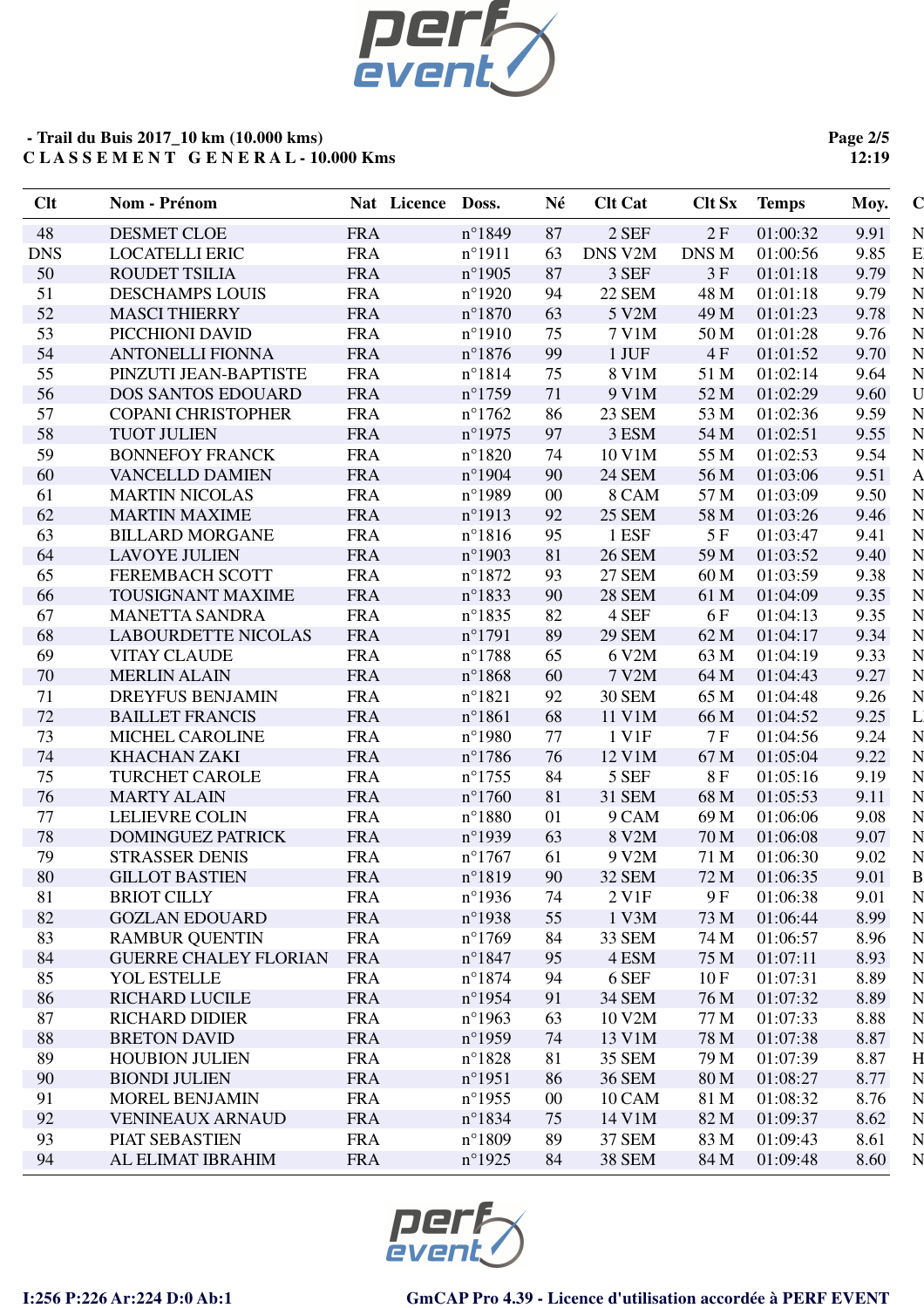

**Page 3/5 12:19**

| Clt | Nom - Prénom                | Nat Licence | Doss.            | Né     | <b>Clt Cat</b>    | <b>Clt Sx</b>    | <b>Temps</b> | $\mathbf C$<br>Moy.   |
|-----|-----------------------------|-------------|------------------|--------|-------------------|------------------|--------------|-----------------------|
| 95  | <b>NOLLOT ROMARIC</b>       | <b>FRA</b>  | $n^{\circ}1823$  | 91     | <b>39 SEM</b>     | 85 M             | 01:09:50     | 8.59<br>N             |
| 96  | <b>UCAS ARNAUD</b>          | <b>FRA</b>  | $n^{\circ}$ 1753 | 67     | 11 V2M            | 86 M             | 01:09:53     | 8.59<br>N             |
| 97  | <b>BARTHELEMY DANIEL</b>    | <b>FRA</b>  | $n^{\circ}$ 1950 | 74     | 15 V1M            | 87 M             | 01:09:53     | N<br>8.59             |
| 98  | <b>DESCHILDRE NICOLAS</b>   | <b>FRA</b>  | $n^{\circ}1800$  | 86     | <b>40 SEM</b>     | 88 M             | 01:09:55     | N<br>8.58             |
| 99  | <b>GLESS VIVIEN</b>         | <b>FRA</b>  | $n^{\circ}1991$  | $00\,$ | 11 CAM            | 89 M             | 01:09:55     | N<br>8.58             |
| 100 | <b>HILKENS EDWIN</b>        | <b>FRA</b>  | $n^{\circ}1877$  | 68     | 16 V1M            | 90 M             | 01:09:57     | N<br>8.58             |
| 101 | <b>CHAVANNE CHRISTOPHE</b>  | <b>FRA</b>  | $n^{\circ}$ 1940 | 75     | 17 V1M            | 91 M             | 01:10:06     | $\mathbf N$<br>8.56   |
| 102 | <b>HENRY FRANCK</b>         | <b>FRA</b>  | n°1999           | 75     | 18 V1M            | 92 M             | 01:10:10     | N<br>8.55             |
| 103 | <b>MALLIER MAXIME</b>       | <b>FRA</b>  | $n^{\circ}1792$  | 81     | 41 SEM            | 93 M             | 01:10:13     | N<br>8.55             |
| 104 | <b>BERTRAND MATTHIEU</b>    | <b>FRA</b>  | $n^{\circ}1885$  | 89     | 42 SEM            | 94 M             | 01:10:15     | 8.54<br>N             |
| 105 | <b>FERRAND DAVID</b>        | <b>FRA</b>  | $n^{\circ}1891$  | 85     | 43 SEM            | 95 M             | 01:10:15     | 8.54<br>N             |
| 106 | <b>MARTINIE PERRINE</b>     | <b>FRA</b>  | $n^{\circ}1859$  | 83     | 7 SEF             | 11F              | 01:10:17     | 8.54<br>N             |
| 107 | <b>GRESSE LAURENT</b>       | <b>FRA</b>  | $n^{\circ}1848$  | 79     | <b>44 SEM</b>     | 96 M             | 01:10:36     | 8.50<br>N             |
| 108 | <b>REGIS HERVE</b>          | <b>FRA</b>  | $n^{\circ}$ 1774 | 60     | 12 V2M            | 97 M             | 01:10:54     | 8.46<br>N             |
| 109 | <b>ZAMMIT CEDRIC</b>        | <b>FRA</b>  | $n^{\circ}$ 1924 | 85     | 45 SEM            | 98 M             | 01:11:06     | N<br>8.44             |
| 110 | <b>TOURNIER CELINE</b>      | <b>FRA</b>  | $n^{\circ}1879$  | 79     | 8 SEF             | 12F              | 01:11:07     | N<br>8.44             |
| 111 | <b>COUTAND JEAN PAUL</b>    | <b>FRA</b>  | $n^{\circ}1773$  | 53     | $2$ V $3M$        | 99 M             | 01:11:17     | N<br>8.42             |
| 112 | <b>CHEVIGNARD HADRIEN</b>   | <b>FRA</b>  | $n^{\circ}1808$  | 86     | <b>46 SEM</b>     | 100 M            | 01:11:21     | N<br>8.41             |
| 113 | <b>LEDUC BRUNO</b>          | <b>FRA</b>  | $n^{\circ}1894$  | 71     | 19 V1M            | 101 M            | 01:11:33     | 8.39<br>N             |
| 114 | <b>NOLLOT PHILIPPE</b>      | <b>FRA</b>  | $n^{\circ}1824$  | 61     | 13 V2M            | 102 M            | 01:11:43     | N<br>8.37             |
| 115 | DE MUYNCK ANTOINE           | <b>FRA</b>  | $n^{\circ}1899$  | 82     | <b>47 SEM</b>     | 103 M            | 01:11:48     | N<br>8.36             |
| 116 | <b>STEFANI FREDERIC</b>     | <b>FRA</b>  | $n^{\circ}1890$  | 79     | 48 SEM            | 104 M            | 01:11:48     | 8.36<br>N             |
| 117 | <b>REAUX OLIVIER</b>        | <b>FRA</b>  | $n^{\circ}1803$  | 76     | 20 V1M            | 105 M            | 01:11:53     | N<br>8.35             |
| 118 | <b>BRAYMAND BEATRICE</b>    | <b>FRA</b>  | $n^{\circ}$ 1932 | 71     | 3 V1F             | 13F              | 01:11:55     | N<br>8.34             |
| 119 | <b>ROULON ZOE</b>           | <b>FRA</b>  | $n^{\circ}1881$  | 92     | 9 SEF             | 14F              | 01:12:33     | 8.27<br>N             |
| 120 | REVERDY-BRUAS NADEGE        | <b>FRA</b>  | $n^{\circ}1784$  | 72     | 4 V1F             | 15F              | 01:12:48     | 8.24<br>N             |
| 121 | <b>DESSEZ OCEANE</b>        | <b>FRA</b>  | $n^{\circ}$ 1783 | 94     | <b>10 SEF</b>     | 16F              | 01:12:55     | N<br>8.23             |
| 122 | <b>BERNARD JULIETTE</b>     | <b>FRA</b>  | $n^{\circ}$ 1778 | 89     | <b>11 SEF</b>     | 17F              | 01:12:55     | N<br>8.23             |
| 123 | <b>BRUNET CAROLE</b>        | <b>FRA</b>  | $n^{\circ}1779$  | 90     | <b>12 SEF</b>     | 18F              | 01:12:55     | $\mathbf N$<br>8.23   |
| 124 | <b>CATEURA OLIVIER</b>      | <b>FRA</b>  | $n^{\circ}1770$  | 76     | 21 V1M            | 106 M            | 01:13:03     | N<br>8.21             |
| 125 | <b>RIEUX ELISA</b>          | <b>FRA</b>  | $n^{\circ}$ 1982 | 78     | 13 SEF            | 19F              | 01:13:05     | N<br>8.21             |
| 126 | <b>DUSSOLLIET DAPHNE</b>    | <b>FRA</b>  | $n^{\circ}1873$  | 90     | <b>14 SEF</b>     | 20F              | 01:13:13     | D<br>8.20             |
| 127 | <b>STRASSER DIDIER</b>      | <b>FRA</b>  | $n^{\circ}1768$  | 64     | 14 V2M            | 107 M            | 01:13:14     | N<br>8.19             |
| 128 | AVRILLON JEAN-CHRISTOPH FRA |             | $n^{\circ}1857$  | 71     | 22 V1M            | 108 M            | 01:13:21     | N<br>8.18             |
| 129 | <b>CONA DAVID</b>           | <b>FRA</b>  | $n^{\circ}$ 1776 | 72     | 23 V1M            | 109 M            | 01:13:25     | 8.17<br>N             |
| 130 | <b>BADETS FRANCK</b>        | <b>FRA</b>  | $n^{\circ}1771$  | 72     | 24 V1M            | 110 <sub>M</sub> | 01:13:59     | 8.11<br>N             |
| 131 | <b>SANTI FLORENCE</b>       | <b>FRA</b>  | $n^{\circ}$ 1886 | 69     | 5 V1F             | 21F              | 01:14:04     | 8.10<br>N             |
| 132 | <b>SANTI INES</b>           | <b>FRA</b>  | $n^{\circ}1888$  | 96     | $2$ ESF           | 22 F             | 01:14:23     | 8.07<br>N             |
| 133 | <b>BONJEAN REMI</b>         | <b>FRA</b>  | $n^{\circ}1883$  | 70     | 25 V1M            | 111 M            | 01:14:30     | $\mathbf R$<br>8.05   |
| 134 | <b>BONJEAN CAROLINE</b>     | <b>FRA</b>  | $n^{\circ}1884$  | 71     | 6 V1F             | 23 F             | 01:14:30     | $\mathcal{C}$<br>8.05 |
| 135 | <b>THERY CLAIRE</b>         | <b>FRA</b>  | $n^{\circ}1896$  | 87     | 15 SEF            | 24 F             | 01:14:37     | N<br>8.04             |
| 136 | <b>LETOUR DOMINIQUE</b>     | <b>FRA</b>  | $n^{\circ}$ 1981 | 68     | 26 V1M            | 112 M            | 01:14:45     | 8.03<br>N             |
| 137 | <b>ROFFET FREDERIQUE</b>    | <b>FRA</b>  | $n^{\circ}1851$  | 80     | <b>16 SEF</b>     | 25 F             | 01:15:04     | 7.99<br>N             |
| 138 | VIENNOT ALEXANDRE           | <b>FRA</b>  | $n^{\circ}$ 1923 | 87     | <b>49 SEM</b>     | 113 M            | 01:15:15     | 7.97<br>N             |
| 139 | PILATO MARIE-LOUISE         | <b>FRA</b>  | $n^{\circ}1971$  | 65     | 1 V <sub>2F</sub> | 26F              | 01:15:28     | 7.95<br>N             |
| 140 | <b>BEZARD MELANIE</b>       | <b>FRA</b>  | $n^{\circ}1826$  | 76     | 7 V1F             | 27F              | 01:15:48     | N<br>7.92             |
| 141 | <b>DIEZ BEATRIZ</b>         | <b>FRA</b>  | $n^{\circ}$ 1795 | 69     | 8 V1F             | 28 F             | 01:15:56     | N<br>7.90             |

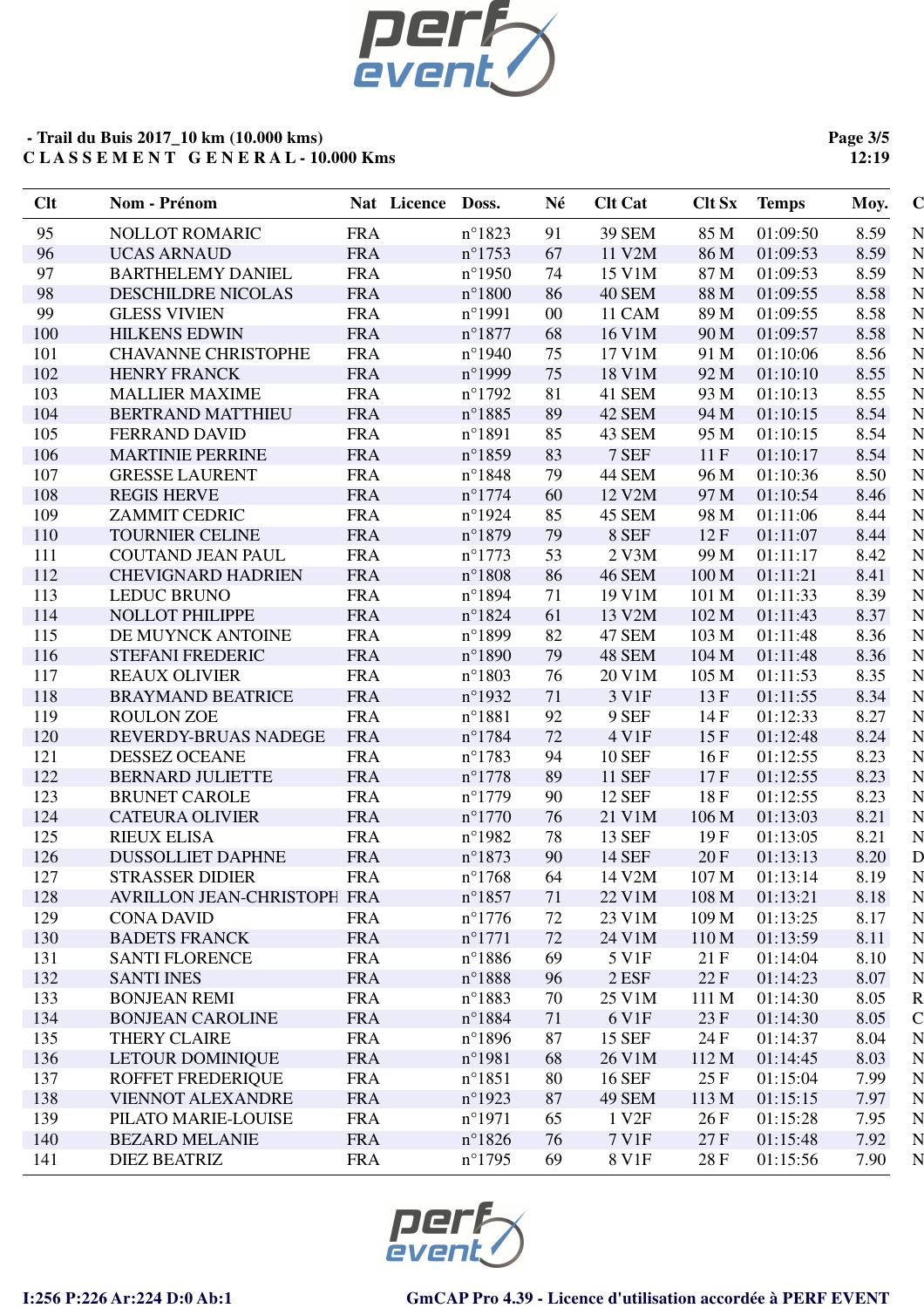

**Page 4/5 12:19**

| Clt | Nom - Prénom                  |            | Nat Licence | Doss.            | Né     | <b>Clt Cat</b>    | <b>Clt Sx</b> | <b>Temps</b> | Moy. | $\mathbf C$    |
|-----|-------------------------------|------------|-------------|------------------|--------|-------------------|---------------|--------------|------|----------------|
| 142 | <b>GERMAIN FLORIAN</b>        | <b>FRA</b> |             | $n^{\circ}$ 1988 | $00\,$ | 12 CAM            | 114 M         | 01:16:58     | 7.80 | N              |
| 143 | <b>HARBINE LAETITIA</b>       | <b>FRA</b> |             | $n^{\circ}$ 1948 | 89     | <b>17 SEF</b>     | 29F           | 01:17:18     | 7.76 | Ľ              |
| 144 | TOURNIER LOUIS-CHARLES        | <b>FRA</b> |             | $n^{\circ}1817$  | 88     | <b>50 SEM</b>     | 115 M         | 01:17:24     | 7.75 | N              |
| 145 | <b>BONENFANT LILA</b>         | <b>FRA</b> |             | $n^{\circ}$ 1927 | 89     | <b>18 SEF</b>     | 30 F          | 01:17:31     | 7.74 | N              |
| 146 | <b>KELLER LAURENT</b>         | <b>FRA</b> |             | $n^{\circ}$ 1907 | 77     | 27 V1M            | 116 M         | 01:17:31     | 7.74 | N              |
| 147 | <b>BARBIERA JULIE</b>         | <b>FRA</b> |             | $n^{\circ}1856$  | 98     | $2$ JUF           | 31 F          | 01:17:32     | 7.74 | T              |
| 148 | <b>DISDIER VERONIQUE</b>      | <b>FRA</b> |             | $n^{\circ}$ 1797 | 74     | 9 V1F             | 32F           | 01:17:46     | 7.72 | N              |
| 149 | <b>GUYON DIARRA SEVERINE</b>  | <b>FRA</b> |             | $n^{\circ}$ 1944 | 87     | <b>19 SEF</b>     | 33 F          | 01:17:50     | 7.71 | N              |
| 150 | <b>AVRILLON ISABELLE</b>      | <b>FRA</b> |             | $n^{\circ}$ 1961 | 66     | 2 V <sub>2F</sub> | 34 F          | 01:18:03     | 7.69 | N              |
| 151 | <b>LECONTE CEDRINE</b>        | <b>FRA</b> |             | $n^{\circ}$ 1935 | 77     | 10 V1F            | 35 F          | 01:18:16     | 7.67 | N              |
| 152 | <b>OLLIVERO FLORIANE</b>      | <b>FRA</b> |             | $n^{\circ}$ 1949 | 89     | <b>20 SEF</b>     | 36F           | 01:18:21     | 7.66 | $\overline{C}$ |
| 153 | PETRONE BENJAMIN              | <b>FRA</b> |             | $n^{\circ}1822$  | 92     | 51 SEM            | 117 M         | 01:18:23     | 7.66 | N              |
| 154 | DELPONT DELPHINE              | <b>FRA</b> |             | $n^{\circ}$ 1983 | 80     | 21 SEF            | 37F           | 01:18:30     | 7.64 | N              |
| 155 | <b>LEMOINE CHRISTOPHE</b>     | <b>FRA</b> |             | $n^{\circ}1844$  | 70     | 28 V1M            | 118 M         | 01:18:38     | 7.63 | N              |
| 156 | <b>PUISAIS CECILE</b>         | <b>FRA</b> |             | $n^{\circ}2000$  | 73     | 11 V1F            | 38F           | 01:18:45     | 7.62 | N              |
| 157 | <b>JOUVENCON CAROLINE</b>     | <b>FRA</b> |             | $n^{\circ}$ 1757 | 75     | 12 V1F            | 39F           | 01:19:02     | 7.59 | N              |
| 158 | <b>ETIENNE JOEL</b>           | <b>FRA</b> |             | $n^{\circ}$ 1942 | 60     | 15 V2M            | 119 M         | 01:19:05     | 7.59 | N              |
| 159 | <b>CARRET NATACHA</b>         | <b>FRA</b> |             | $n^{\circ}$ 1984 | 70     | 13 V1F            | 40 F          | 01:19:16     | 7.57 | N              |
| 160 | <b>DESISSAIRE AMELIE</b>      | <b>FRA</b> |             | $n^{\circ}1845$  | 80     | <b>22 SEF</b>     | 41 F          | 01:19:26     | 7.55 | N              |
| 161 | <b>FRAJERMAN TOBY</b>         | <b>FRA</b> |             | $n^{\circ}$ 1902 | 87     | 52 SEM            | 120 M         | 01:19:26     | 7.55 | N              |
| 162 | PECHENART MARIE-AURE          | <b>FRA</b> |             | $n^{\circ}$ 1915 | 92     | <b>23 SEF</b>     | 42 F          | 01:19:37     | 7.54 | N              |
| 163 | <b>REBOUX SOLINE</b>          | <b>FRA</b> |             | $n^{\circ}$ 1990 | $00\,$ | 1 CAF             | 43 F          | 01:19:45     | 7.52 | N              |
| 164 | <b>TUOT SYLVIE</b>            | <b>FRA</b> |             | $n^{\circ}$ 1974 | 71     | 14 V1F            | 44 F          | 01:19:45     | 7.52 | N              |
| 165 | <b>LHUILLIER SABINE</b>       | <b>FRA</b> |             | $n^{\circ}1785$  | 78     | 24 SEF            | 45 F          | 01:19:51     | 7.51 | $\mathbf C$    |
| 166 | <b>DREYFUS MATTHIEU</b>       | <b>FRA</b> |             | $n^{\circ}1837$  | 87     | <b>53 SEM</b>     | 121 M         | 01:20:01     | 7.50 | N              |
| 167 | <b>ROTA STEPHANE</b>          | <b>FRA</b> |             | $n^{\circ}1829$  | 77     | 29 V1M            | 122 M         | 01:20:14     | 7.48 | N              |
| 168 | <b>GONNON JESSICA</b>         | <b>FRA</b> |             | $n^{\circ}$ 1966 | 84     | <b>25 SEF</b>     | 46 F          | 01:20:14     | 7.48 | $\mathbf N$    |
| 169 | AL ELIMAT CLEMENTINE          | <b>FRA</b> |             | $n^{\circ}$ 1926 | 86     | <b>26 SEF</b>     | 47 F          | 01:20:19     | 7.47 | N              |
| 170 | <b>BERTON MARYLENE</b>        | <b>FRA</b> |             | $n^{\circ}1852$  | 60     | 3 V <sub>2F</sub> | 48F           | 01:20:21     | 7.47 | T.             |
| 171 | <b>BOUDES ERIC</b>            | <b>FRA</b> |             | $n^{\circ}1843$  | 70     | 30 V1M            | 123 M         | 01:20:26     | 7.46 | N              |
| 172 | <b>SAUQUET MARYLENE</b>       | <b>FRA</b> |             | $n^{\circ}1790$  | 78     | <b>27 SEF</b>     | 49 F          | 01:21:00     | 7.41 | N              |
| 173 | <b>CONTIER AGATHE</b>         | <b>FRA</b> |             | $n^{\circ}1919$  | 91     | <b>28 SEF</b>     | 50 F          | 01:21:10     | 7.39 | N              |
| 174 | <b>GROSJEAN MARTY JESSICA</b> | <b>FRA</b> |             | $n^{\circ}$ 1908 | 86     | <b>29 SEF</b>     | 51F           | 01:21:14     | 7.39 | N              |
| 175 | <b>BAILLET NATHALIE</b>       | <b>FRA</b> |             | $n^{\circ}1860$  | 70     | 15 V1F            | 52 F          | 01:21:34     | 7.36 | N              |
| 176 | <b>CIANCIO CYRIELLE</b>       | <b>FRA</b> |             | $n^{\circ}1850$  | 92     | <b>30 SEF</b>     | 53 F          | 01:22:08     | 7.31 | $\mathbf C$    |
| 177 | <b>CIANCIO CELINE</b>         | <b>FRA</b> |             | $n^{\circ}1878$  | 87     | 31 SEF            | 54 F          | 01:22:10     | 7.30 | N              |
| 178 | <b>METTEM STEPHANIE</b>       | <b>FRA</b> |             | $n^{\circ}$ 1937 | 71     | 16 V1F            | 55 F          | 01:22:20     | 7.29 | $\mathbf N$    |
| 179 | REY-GALIAY SANDRINE           | <b>FRA</b> |             | $n^{\circ}1794$  | 71     | 17 V1F            | 56 F          | 01:22:22     | 7.28 | $\mathbf N$    |
| 180 | <b>MILCENT ALINE</b>          | <b>FRA</b> |             | $n^{\circ}1897$  | 90     | <b>32 SEF</b>     | 57F           | 01:22:52     | 7.24 | N              |
| 181 | <b>FLAMANT CAROLE</b>         | <b>FRA</b> |             | $n^{\circ}$ 1930 | 87     | 33 SEF            | 58 F          | 01:22:53     | 7.24 | N              |
| 182 | <b>TROMME ALEX</b>            | <b>FRA</b> |             | $n^{\circ}1898$  | 90     | <b>54 SEM</b>     | 124 M         | 01:22:53     | 7.24 | N              |
| 183 | <b>GATINEAU PAULINE</b>       | <b>FRA</b> |             | $n^{\circ}1917$  | 88     | 34 SEF            | 59 F          | 01:22:53     | 7.24 | N              |
| 184 | <b>GORET ANTOINE</b>          | <b>FRA</b> |             | $n^{\circ}1918$  | 89     | 55 SEM            | 125 M         | 01:22:53     | 7.24 | N              |
| 185 | <b>ZOZIO MARIE LAURE</b>      | <b>FRA</b> |             | $n^{\circ}$ 1960 | 73     | 18 V1F            | 60 F          | 01:23:04     | 7.22 | $\mathbf C$    |
| 186 | <b>MARTIN BERNADETTE</b>      | <b>FRA</b> |             | $n^{\circ}$ 1997 | 67     | 4 V <sub>2F</sub> | 61 F          | 01:23:07     | 7.22 | N              |
| 187 | <b>GELAS GREGORY</b>          | <b>FRA</b> |             | $n^{\circ}$ 1957 | 82     | 56 SEM            | 126 M         | 01:23:47     | 7.16 | N              |
| 188 | DELPLANQUE YVES               | <b>FRA</b> |             | $n^{\circ}1750$  | 66     | 16 V2M            | 127 M         | 01:24:41     | 7.09 | N              |